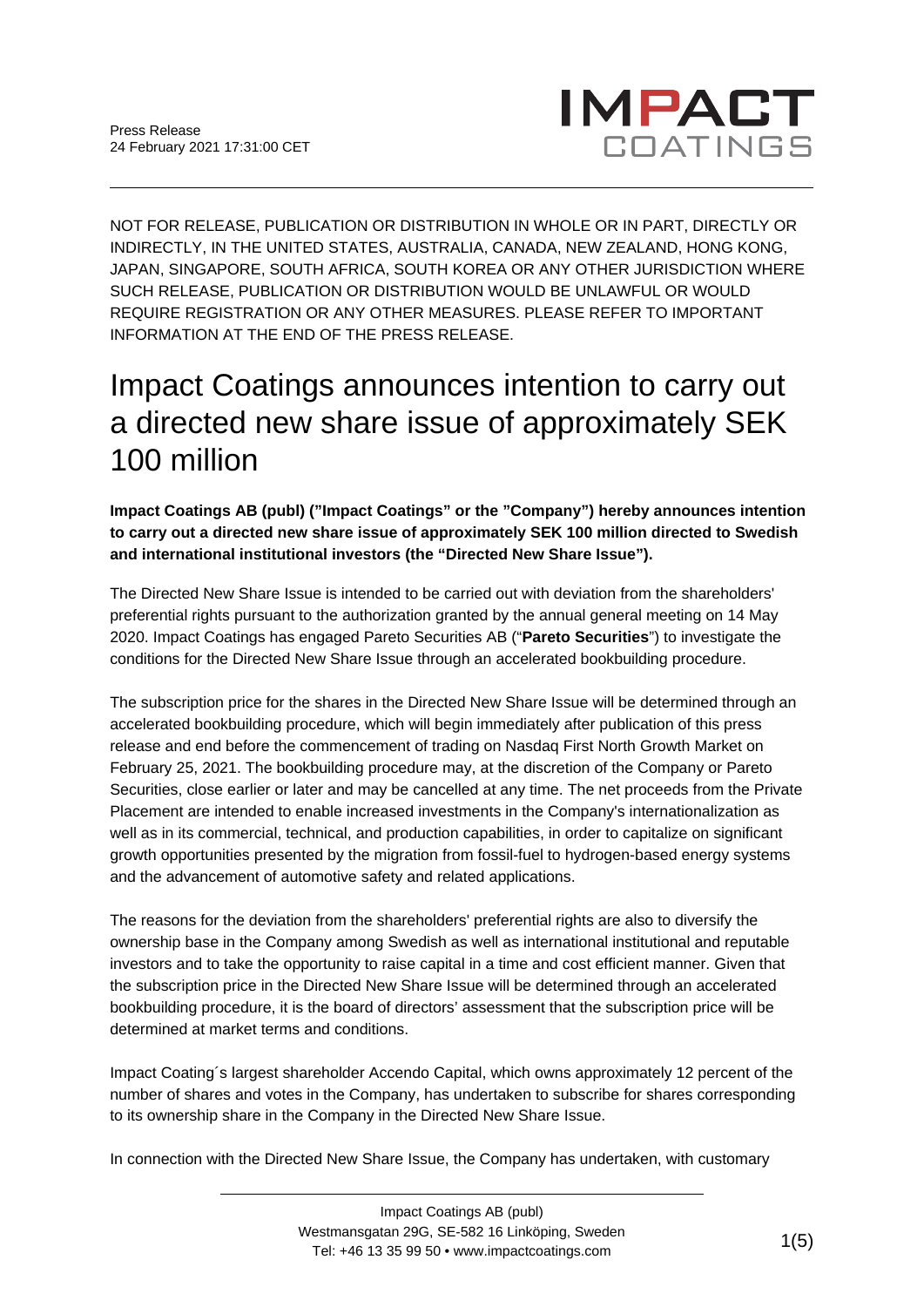Press Release 24 February 2021 17:31:00 CET



exceptions, not to issue additional shares for a period of 12 months after the announcement of the outcome of the Directed New Share Issue. Board members, shareholding senior executives and certain larger existing shareholders, namely Accendo Capital and Hyundai Motor Company, have undertaken not to sell any shares in Impact Coatings for a period of 90 calendar days after the announcement of the outcome of the Directed New Share Issue, with customary exceptions.

# **Advisers**

Pareto Securities AB acts as Sole Manager and Bookrunner and Kanter Advokatbyrå KB acts as legal counsel to the Company and Baker McKenzie Advokatbyrå KB acts as legal counsel to Pareto Securities in connection with the Directed New Share Issue.

### **For more information contact:**

Torbjörn Sandberg, CEO +46 768 43 43 76

Marie Dhayer Teikmans, CFO +46 70 812 71 96

E-mail: investors@impactcoatings.se

### **About Impact Coatings AB**

Impact Coatings develops and delivers world-leading technology for industrial PVD-coatings with a focus on fuel cell, decorative, metallization, and reflector applications. PVD is a method of, under vacuum, producing thin layers of metals and ceramics – surface coatings that maximize performance and durability. Impact Coatings markets coating equipment under the trade name INLINECOATER™ and coatings under MAXPHASE™.

The company's shares trade on Nasdaq First North Growth Market. The company's Certified Adviser is Redeye AB, reachable via Certifiedadviser@redeye.se or +46 8 121 576 90.

*This information is information that Impact Coatings is obliged to make public pursuant to the EU Market Abuse Regulation. The information was submitted for publication, through the agency of the contact persons set out above, at 2021-02-24 17:31 CET.*

### **Important information**

The release, announcement or distribution of this press release may, in certain jurisdictions, be subject to restrictions. The recipients of this press release in jurisdictions where this press release has been published or distributed shall inform themselves of and follow such restrictions. The recipient of this press release is responsible for using this press release, and the information contained herein, in accordance with applicable rules in each jurisdiction. This press release does not constitute an offer, or a solicitation of any offer, to buy or subscribe for any securities in the Company in any jurisdiction, where such offer would be considered illegal. This press release is not a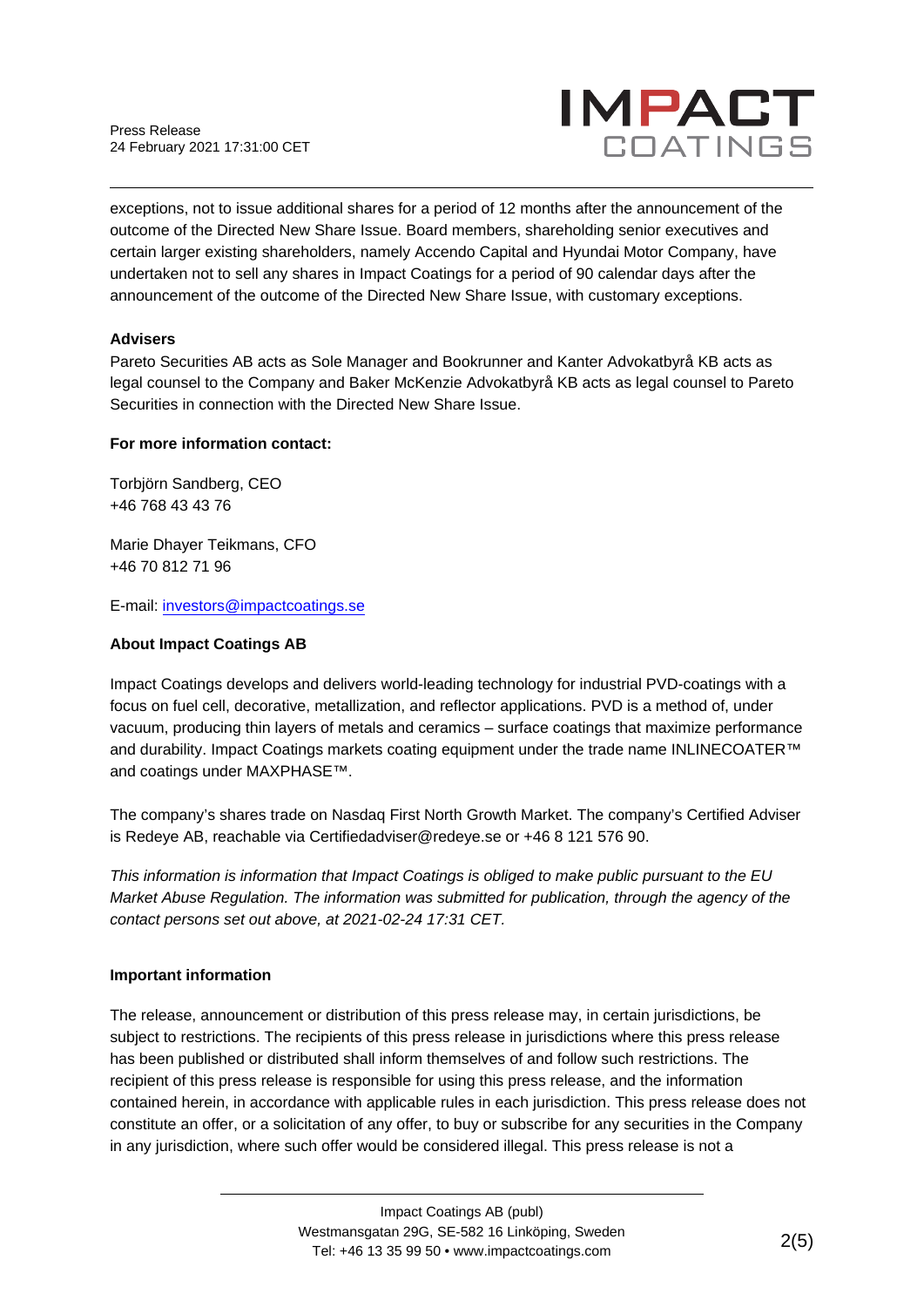

prospectus for the purposes of the Prospectus Regulation (EU) 2017/1129 (the "Prospectus Regulation") and has not been approved or reviewed by any regulatory authority in any jurisdiction. Impact Coatings has not authorized any offer to the public of shares or rights in any Member State of the EEA and no prospectus has been or will be prepared in connection with the Directed New Share Issue. In any EEA Member State, this communication is only addressed to and is only directed to "qualified investors" in that Member State within the meaning of the Prospectus Regulation.

This press release does not constitute or form part of an offer or solicitation to purchase or subscribe for securities in the United States. The securities referred to herein may not be sold in the United States absent registration or an exemption from registration under the US Securities Act of 1933, as amended (the "Securities Act"), and may not be offered or sold within the United States absent registration or an applicable exemption from, or in a transaction not subject to, the registration requirements of the Securities Act. There is no intention to register any securities referred to herein in the United States or to make a public offering of the securities in the United States. The information in this press release may not be announced, published, copied, reproduced or distributed, directly or indirectly, in whole or in part, within or into Australia, Hong Kong, Japan, Canada, New Zeeland, Singapore, South Africa, the United States or in any other jurisdiction where such announcement, publication or distribution of the information would not comply with applicable laws and regulations or where such actions are subject to legal restrictions or would require additional registration or other measures than what is required under Swedish law. Actions taken in violation of this instruction may constitute a crime against applicable securities laws and regulations.

In the United Kingdom, this document and any other materials in relation to the securities described herein is only being distributed to, and is only directed at, and any investment or investment activity to which this document relates is available only to, and will be engaged in only with, "qualified investors" (within the meaning of the United Kingdom version of the EU Prospectus Regulation (2017/1129/ EU) which is part of United Kingdom law by virtue of the European Union (Withdrawal) Act 2018) who are (i) persons having professional experience in matters relating to investments who fall within the definition of "investment professionals" in Article 19(5) of the Financial Services and Markets Act 2000 (Financial Promotion) Order 2005 (the "Order"); or (ii) high net worth entities falling within Article 49(2) (a) to (d) of the Order (all such persons together being referred to as "relevant persons"). In the United Kingdom, any investment or investment activity to which this communication relates is available only to, and will be engaged in only with, relevant persons. Persons who are not relevant persons should not take any action on the basis of this press release and should not act or rely on it.

This announcement does not identify or suggest, or purport to identify or suggest, the risks (direct or indirect) that may be associated with an investment in the new shares. Any investment decision in connection with the Directed New Share Issue must be made on the basis of all publicly available information relating to the Company and the Company's shares. Such information has not been independently verified by Pareto Securities (the "Manager"). The Manager is acting for the Company in connection with the transaction and no one else and will not be responsible to anyone other than the Company for providing the protections afforded to its clients nor for giving advice in relation to the Directed New Share Issue or any other matter referred to herein.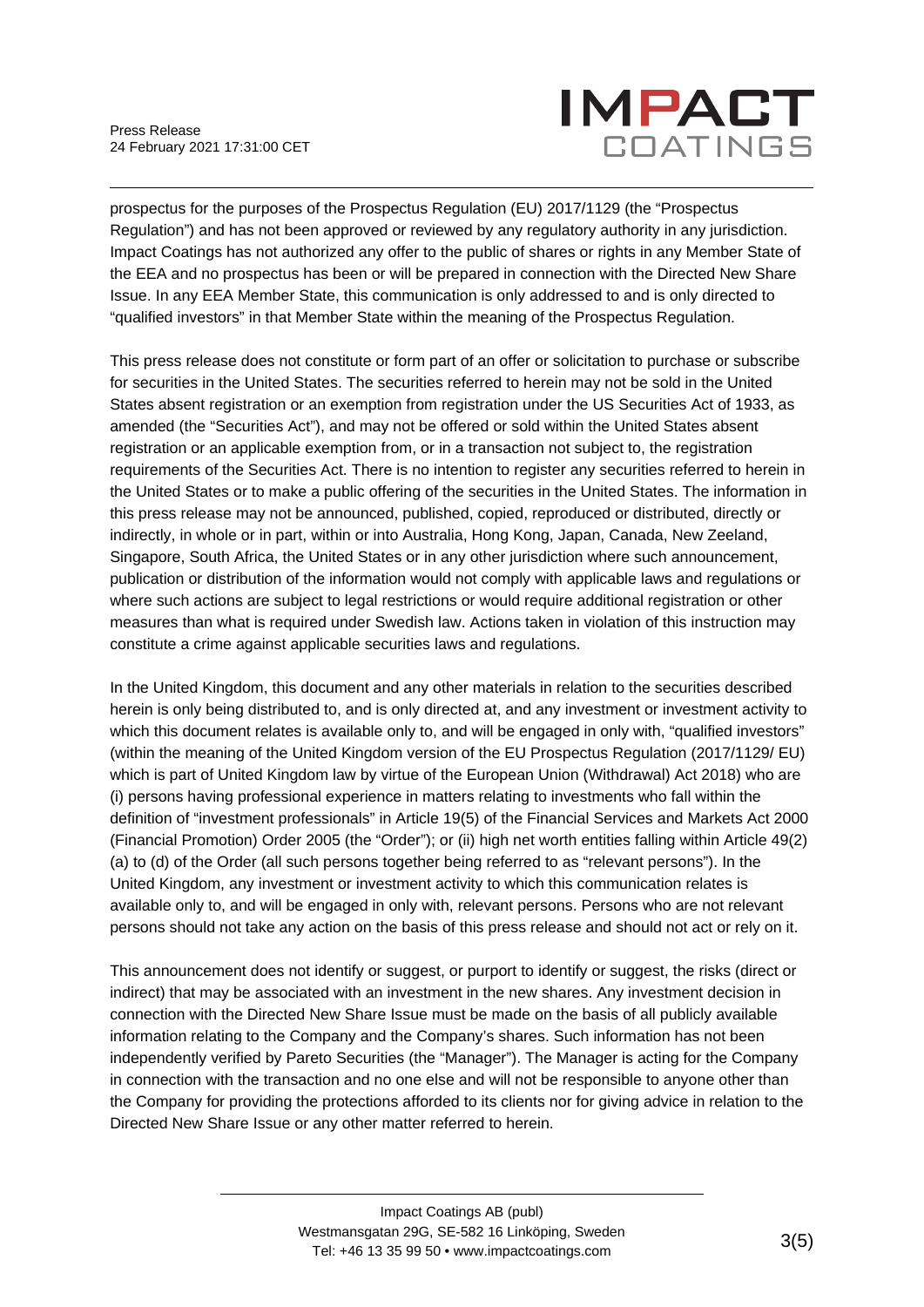

This press release does not constitute an invitation to warrant, subscribe, or otherwise acquire or transfer any securities in any jurisdiction. This press release does not constitute a recommendation for any investors' decisions regarding the Directed New Share Issue. Each investor or potential investor should conduct a self-examination, analysis and evaluation of the business and information described in this press release and any publicly available information. The price and value of the securities can decrease as well as increase. Achieved results do not provide guidance for future results. Neither the contents of the Company's website nor any other website accessible through hyperlinks on the Company's website are incorporated into or form part of this press release.

# **Forward-looking statements**

This press release contains forward-looking statements that reflect the Company's intentions, beliefs, or current expectations about and targets for the Company's future results of operations, financial condition, liquidity, performance, prospects, anticipated growth, strategies and opportunities and the markets in which the Company operates. Forward-looking statements are statements that are not historical facts and may be identified by words such as "believe", "expect", "anticipate", "intend", "may", "plan", "estimate", "will", "should", "could", "aim" or "might", or, in each case, their negative, or similar expressions. The forward-looking statements in this press release are based upon various assumptions, many of which are based, in turn, upon further assumptions. Although the Company believes that the expectations reflected in these forward-looking statements are reasonable, it can give no assurances that they will materialize or prove to be correct. Because these statements are based on assumptions or estimates and are subject to risks and uncertainties, the actual results or outcome could differ materially from those set out in the forward-looking statements as a result of many factors. Such risks, uncertainties, contingencies and other important factors could cause actual events to differ materially from the expectations expressed or implied in this release by such forwardlooking statements. The Company does not guarantee that the assumptions underlying the forwardlooking statements in this press release are free from errors and readers of this press release should not place undue reliance on the forward-looking statements in this press release. The information, opinions and forward-looking statements that are expressly or implicitly contained herein speak only as of its date and are subject to change without notice. Neither the Company nor anyone else undertake to review, update, confirm or to release publicly any revisions to any forward-looking statements to reflect events that occur or circumstances that arise in relation to the content of this press release, unless it is not required by law or Nasdaq First North Growth Market's rule book for issuers.

### **Information to distributors**

Solely for the purposes of the product governance requirements contained within: (a) EU Directive 2014/65/EU on markets in financial instruments, as amended ("MiFID II"); (b) Articles 9 and 10 of Commission Delegated Directive (EU) 2017/593 supplementing MiFID II; and (c) local implementing measures (together, the "MiFID II Product Governance Requirements"), and disclaiming all and any liability, whether arising in tort, contract or otherwise, which any "manufacturer" (for the purposes of the MiFID II Product Governance Requirements) may otherwise have with respect thereto, the shares in Impact Coatings have been subject to a product approval process, which has determined that such shares are: (i) compatible with an end target market of retail investors and investors who meet the criteria of professional clients and eligible counterparties, each as defined in MiFID II; and (ii) eligible